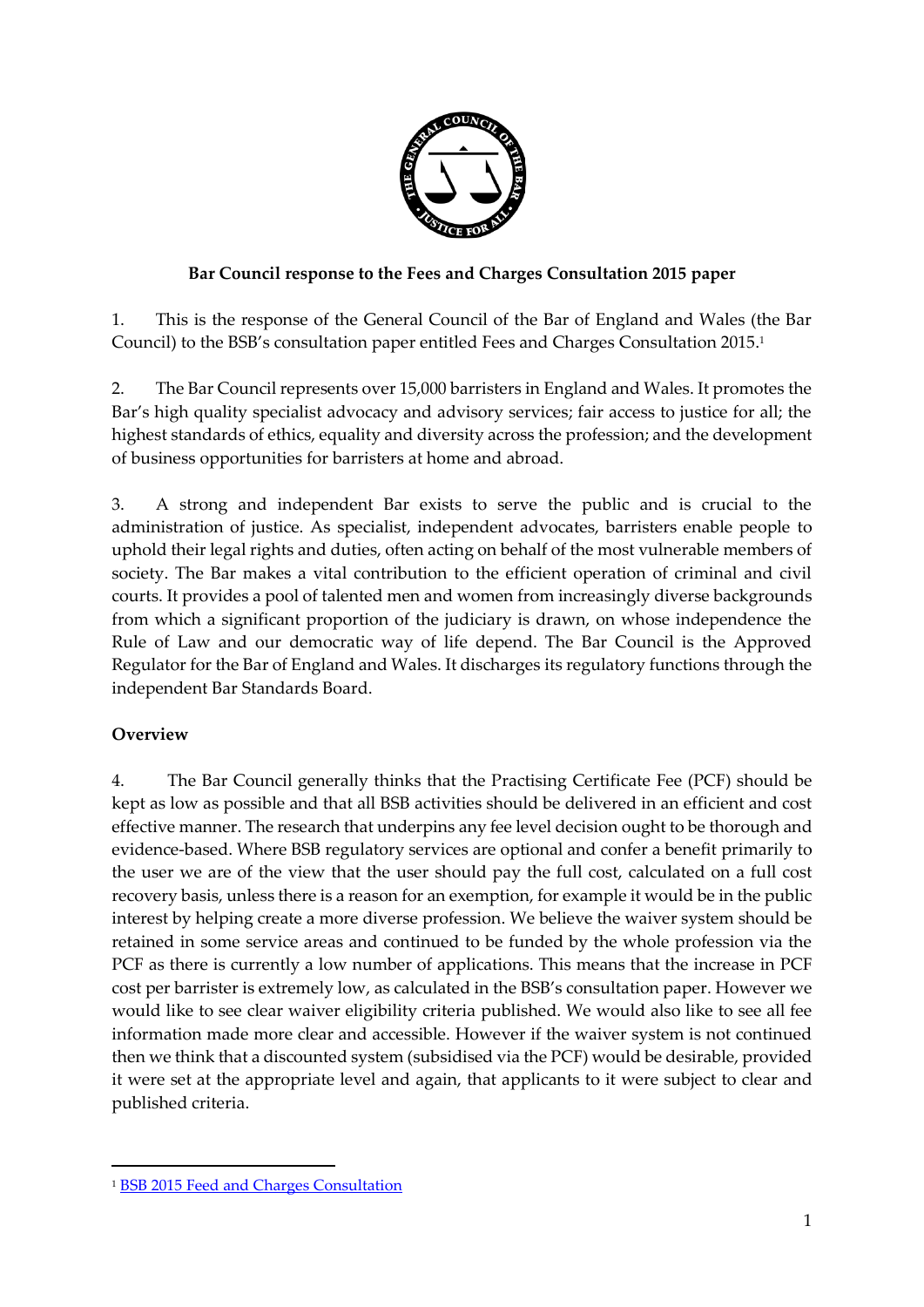## **Question 1- Please tell us who you are, or if you are responding on behalf of an organisation.**

1. The General Council of the Bar of England and Wales. For further information, please see the introductory three paragraphs of this response.

## **Question 2- Do you think the BSB should continue to charge for delivering certain services?**

2. The Bar Council argued, in its response to the consultation paper<sup>2</sup> on the cost of licensing of a Bar Standards Board regulated Alternative Business Structure that the whole of the practising Bar should not subsidise the few who decide to set up an ABS. This principle should be applied more widely to other services save for circumstances where there is a wider benefit to either the public interest or the Bar as a whole. An instance of this might be where the diversity of the profession would be enhanced with a waiver system in place. For example, where the fee for the waiver from the requirement to undertake the new practitioner programme within the first three years of practice would prevent or discourage a woman returning from unpaid maternity leave. We know that retention of women is an issue at the Bar and that it is in the public interest for the Bar to be more diverse, hence a waiver of the fee would be in the public interest.

## **Question 3- In your opinion, should the PCF funds cover all of the BSB's activities?**

3. No. The starting principle should always be that the individual benefitting from a qualifications type service should pay for the provision of that service on a full cost recovery basis and only if a wider public interest benefit is established should the PCF be considered as a funding source. We would add that all BSB activities funded through the PCF should fall within the permitted purposes as required by s51(4) of the Legal Services Act 2007 and Rule C6 of the LSB's Practising Fee Rules 2009.

# **Question 4- If the BSB is to charge for certain services, do you agree that the Full Cost Recovery principle should normally be applied?**

4. Yes, this is consistent with our view that the PCF should not be used to fund regulatory services that are optional for barristers (e.g. application to establish a BSB authorised entity, authorisation to conduct litigation). We would add that the BSB should seek only to cover their costs and not to make a profit or a loss from the profession for such regulatory activities.

## **Question 5- Are the Principles set out in table 5.4.2 the right ones to consider when deciding fee levels?**

5. Yes, these principles ought to be considered in conjunction with the BSB's regulatory objectives.

 $\overline{a}$ 

<sup>&</sup>lt;sup>2</sup> [http://www.barcouncil.org.uk/media/417490/cost\\_of\\_licensing\\_bsb\\_abs.pdf](http://www.barcouncil.org.uk/media/417490/cost_of_licensing_bsb_abs.pdf)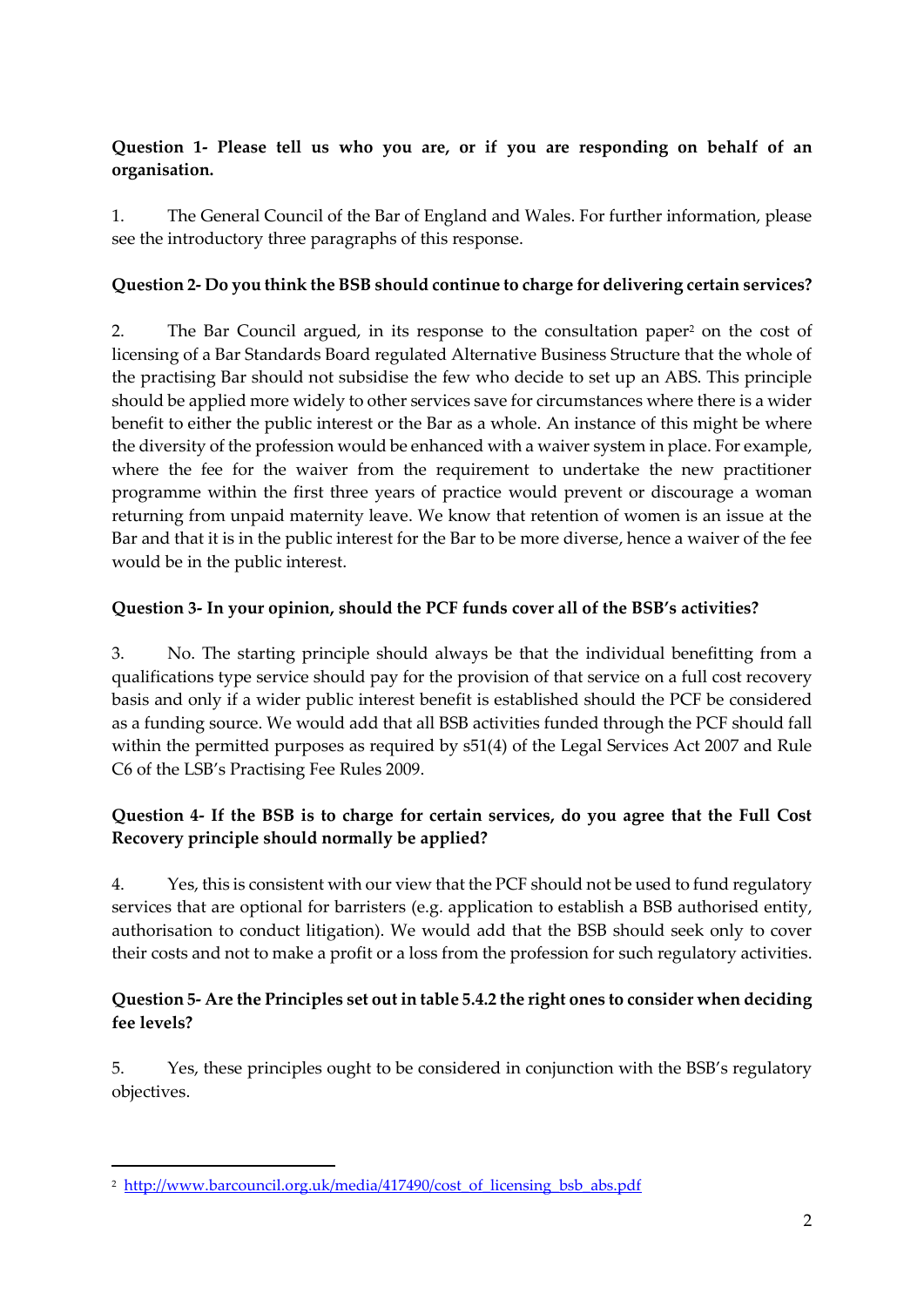## **Question 6- What else do you think should be considered when deciding on fee levels?**

## 6. The following factors should be considered:

- 6.1. The cost of delivering the service.
- 6.2. The cost of equivalent services provided by other regulators, to avoid regulatory arbitrage.
- 6.3. The quality of services provided (e.g. time taken to process applications, ability to respond to questions from applicants).

### **Question 7- Should the BSB use a "sliding scale" (see illustration 5.4.7) to make a decision on fee levels?**

**7.** Yes, the principle is correct and we agree that fee level decisions should be evidencebased.

## **Question 8- In your opinion, should the BSB publish more detail than it does currently with regard to fees or funding?**

8. Yes, we strongly think that clearer information about fees is required. Information about fees and funding is frequently located in many different word documents linked to the website and is consequently currently difficult to locate. We would like to see all fees more prominently and clearly displayed on the relevant webpages and a new consolidated list of all the fees charged on a designated webpage. It should also be made clearer to whom the various information and application forms are aimed at (e.g. domestic barrister/foreign lawyer). All documents should include information about when they were last updated and clearer information is needed about the full range of services the qualifications team offers (ideally on one webpage). This should include information about who to contact for specific queries and services, with full contact details.

## **Question 9- Is the BSB's website the right place to make fees and charges information available?**

9. Yes, subject to our answer to question 8 and making the information available in other formats to those who need it if requested.

# **Question 10- Would you expect the BSB to consult on fee changes in any additional circumstances other than those listed in paragraph 5.6.1?**

10. Yes, if they were likely to impact on the amount of PCF income required by the BSB.

# **Question 11- Do you think the BSB should continue with its fee waivers policy?**

11. Yes, based on the low levels of waivers currently being sought, the relatively low cost of the system to the rest of the profession when spread amongst the whole profession (via the PCF) and the benefits to the profession of doing so. However we think there should be a high threshold for approving waiver applications and clear and published criteria used to assess applications. The process ought to be transparent.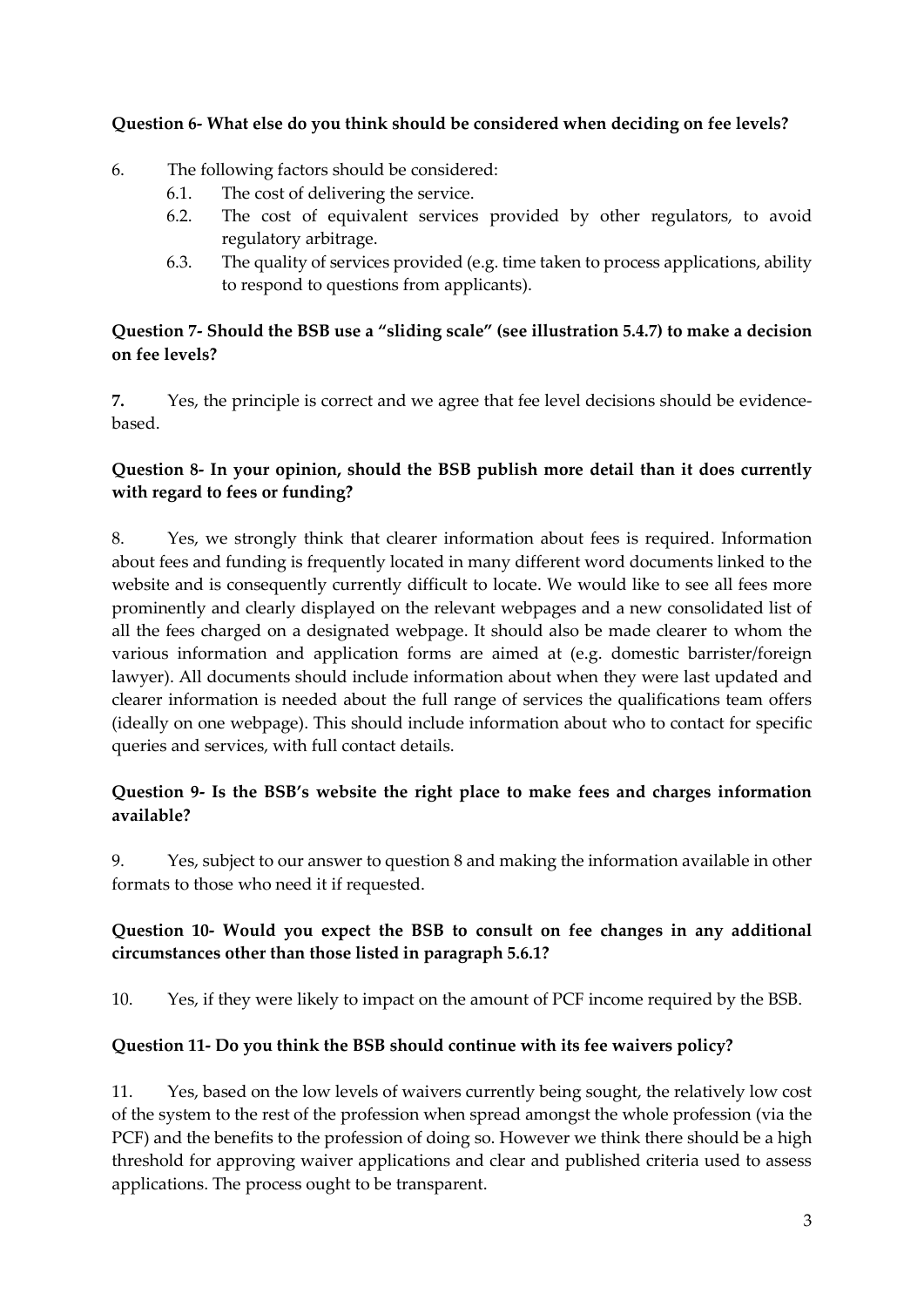# **Question 12- What are the arguments for and against continuing with the fee waivers policy?**

- 12. For:
	- 12.1. Low financial impact on rest of profession if funded through PCF;
	- 12.2. Low administrative burden;
	- 12.3. Currently a low level of demand;
	- 12.4. Supports barristers with protected characteristics which is consistent with the statutory regulatory objectives of promoting competition in the provision of legal services and encouraging an independent, strong, diverse and effective legal profession and the Bar Council's equality and diversity objectives<sup>3</sup>.
- 13. Against:
	- 13.1. It contravenes the polluter pays principle and imposes a financial burden of members of the profession who may not believe it is fair, calling into question the legitimacy of the PCF level.

#### **Question 13- In your opinion, should the BSB introduce discounts (instead of fee waivers)?**

14. Perhaps. We think that for such a system to be meaningful there would have to be various levels of discount available. We are concerned that any change to a discount-based system could increase the administrative burden to the BSB, and consequently, the cost of implementation and could outweigh any potential benefits especially given the low numbers of applicants currently applying for waivers. If the number of applications increases dramatically for any reason, this policy ought to be reviewed. We suggest that the BSB explores the implications of fee discounts in greater depth.

## **Question 14- If discounting were to be introduced, in percentage terms, what level of discount do you think the BSB should set?**

15. This if for the BSB to decide, based on research. Any discounts should be comparable to those offered by other approved regulators.

#### **Question 15- What are the arguments for and against introducing discounts?**

16. For:

1

16.1. Supports barristers with protected characteristics, albeit to a lesser extent than a waiver system. This is consistent with the statutory regulatory objectives of promoting competition in the provision of legal services and encouraging an independent, strong, diverse and effective legal profession and the Bar Council's equality and diversity objectives;

<sup>&</sup>lt;sup>3</sup> [http://www.barcouncil.org.uk/media/292926/equality\\_objectives\\_and\\_action\\_plan\\_for\\_2015-16.docx](http://www.barcouncil.org.uk/media/292926/equality_objectives_and_action_plan_for_2015-16.docx)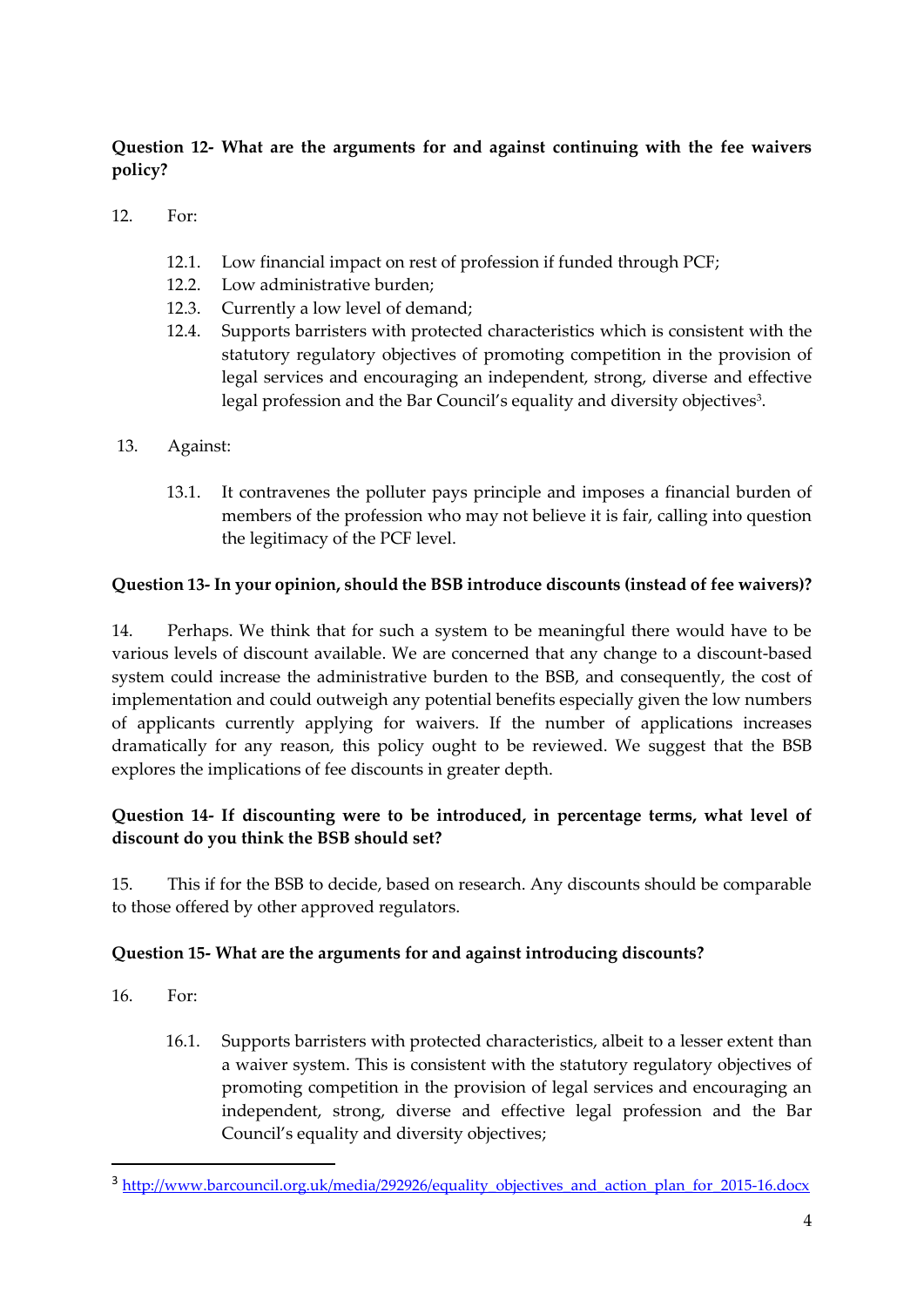- 16.2. It is less contrary to the polluter pays principle than the waiver system and may be more acceptable to the wider Bar;
- 16.3. The discounts can be set at a level that balances the need to support some individuals' access to BSB services at minimal cost to the rest of the profession.
- 17. Against:
	- 17.1. The reduced fee may still be too high for individuals with protected characteristics and consequently act as more of a barrier to the waiver system;
	- 17.2. There may be an increase to the cost of regulation because of a greater administrative burden;
	- 17.3. It may be difficult to assess the correct level of discount.

### **Question 16- Do you think waivers or discounts should be funded by the users of the same service, or by the profession as a whole?**

18. The profession as a whole on the basis that it meets the regulatory objective of encouraging an independent, strong, diverse and effective legal profession that is arguably to the benefit of the whole profession and because the cost per barrister is extremely low when spread across the whole profession. If it were only funded by users of the same service then the burden would be disproportionately high, particularly where a service had a low number of users and a high fee.

## **Question 17- In your opinion, should the BSB apply the Full Cost Recovery method to Qualifications Committee application fees?**

19. Probably, subject to price elasticity particularly where any significant drop in demand (and subsequent increase in price) had a disproportionate impact on domiciled applicants with a protected characteristic – in particular BAME students/young practitioners and women taking or returning from a pregnancy related career break. We believe the profession has a responsibility to support diversity in the profession in the public interest. However we recognise that this issue could also be addressed by a waiver or discount system. Retention of women after a career break to have a family is a particular problem for the Bar.

20. Fees should reflect the cost of equivalent services provided by other European Bar Associations for the following qualifications services so as to not be discriminatory and to prevent breach of the EU directives on freedom of movement and establishment of lawyers:

- a) Registration as a European lawyer;
- b) Admission to the Bar for a European lawyer;
- c) Certificate of Academic Standing (Overseas or UK Non-standard).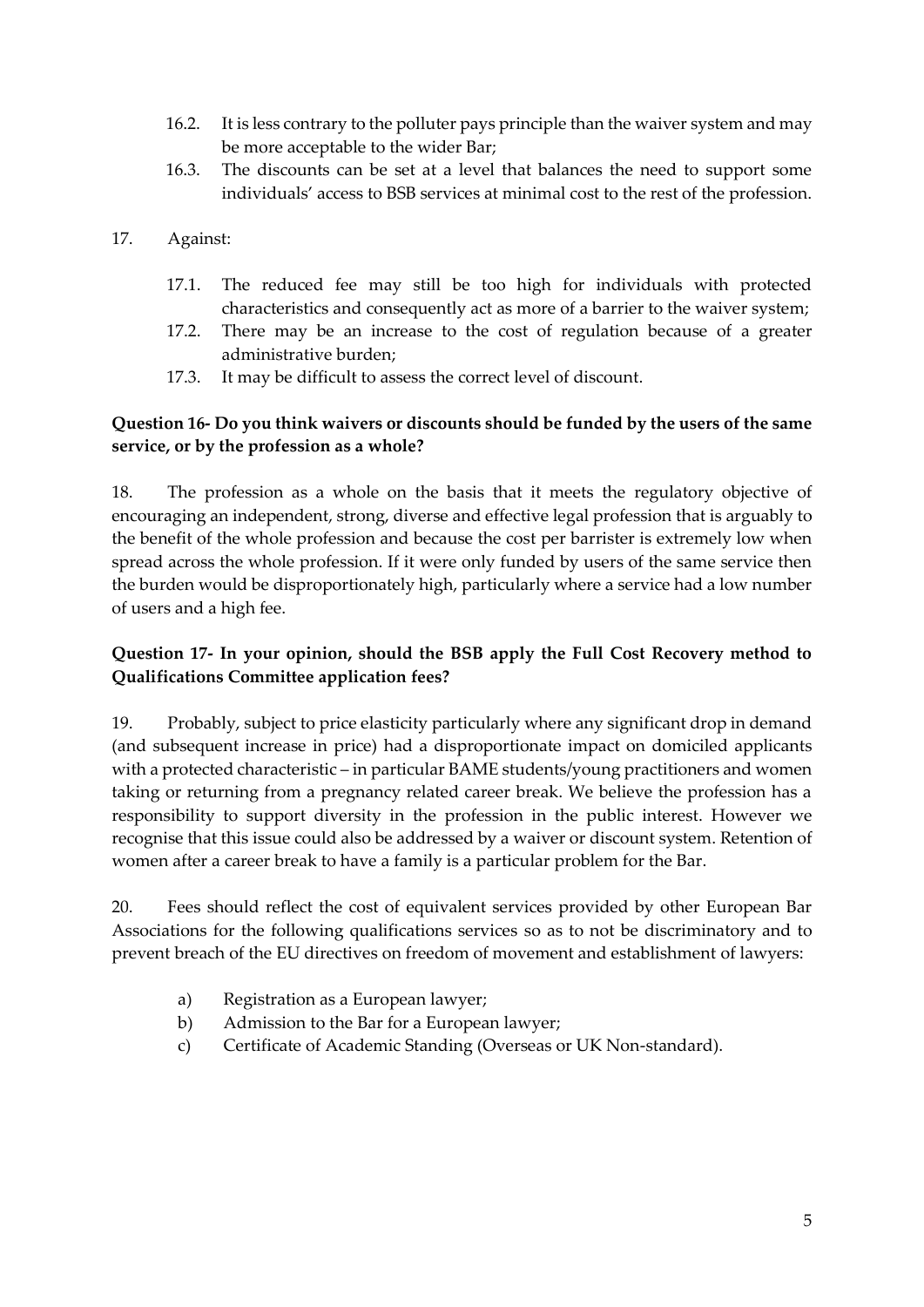**Question 18- What reasons would justify the BSB not applying the Full Cost Recovery method for Qualifications Committee application fees?**

- 21. If any of the following occurred:
	- 21.1. Where any significant drop in demand (and subsequent increase in price) had a disproportionate impact on domiciled applicants with a protected characteristic (as stated above);
	- 21.2. Applying the method results in detriment to the regulatory objectives;
	- 21.3. The activity under consideration falls within the permitted purposes;
	- 21.4. The service is unaffordable and a neither a waiver nor a discount system are in place.

### **Question 19 - In your opinion, which protected characteristic groups are likely to be negatively impacted by Qualifications Committee application fee increases?**

22. BAME students; women taking a maternity career break (pregnancy) and younger students/barristers based on their likely income/earning capacity.

## **Question 20 - Why do you think particular protected characteristic groups would be negatively impacted by Qualifications Committee application fee increases?**

23. The profile of those likely to require exemptions etc. will be disproportionately made up of people with these characteristics.

#### **Question 21- Do you think the negative equality impacts are significant?**

24. The impact of any fee increases will be dependent on the ability to pay the fees amongst those who commonly apply for exemptions. We would anticipate high fees might prove a barrier to those less able to pay, e.g. young lawyer starting out in practice, students or women returning from a career break having had a family.

#### **Question 22- In your opinion, should the BSB take any action to mitigate any adverse impact to particular groups?**

25. Where the BSB identifies that the fee significantly reduces demand for an exemption (based on comparison with average numbers of applications over previous years) the BSB should take steps to review the costing model particularly if there is evidence this has a disproportionate impact on BAME and women barristers practising at the Bar.

#### **Question 23- What do you think the most appropriate mitigating actions might be?**

26. The BSB might want to avoid imposing fees by making specific provision for career break returners with respect to CPD. Fee waivers or reducing the fees charged (discounts) should also be considered.